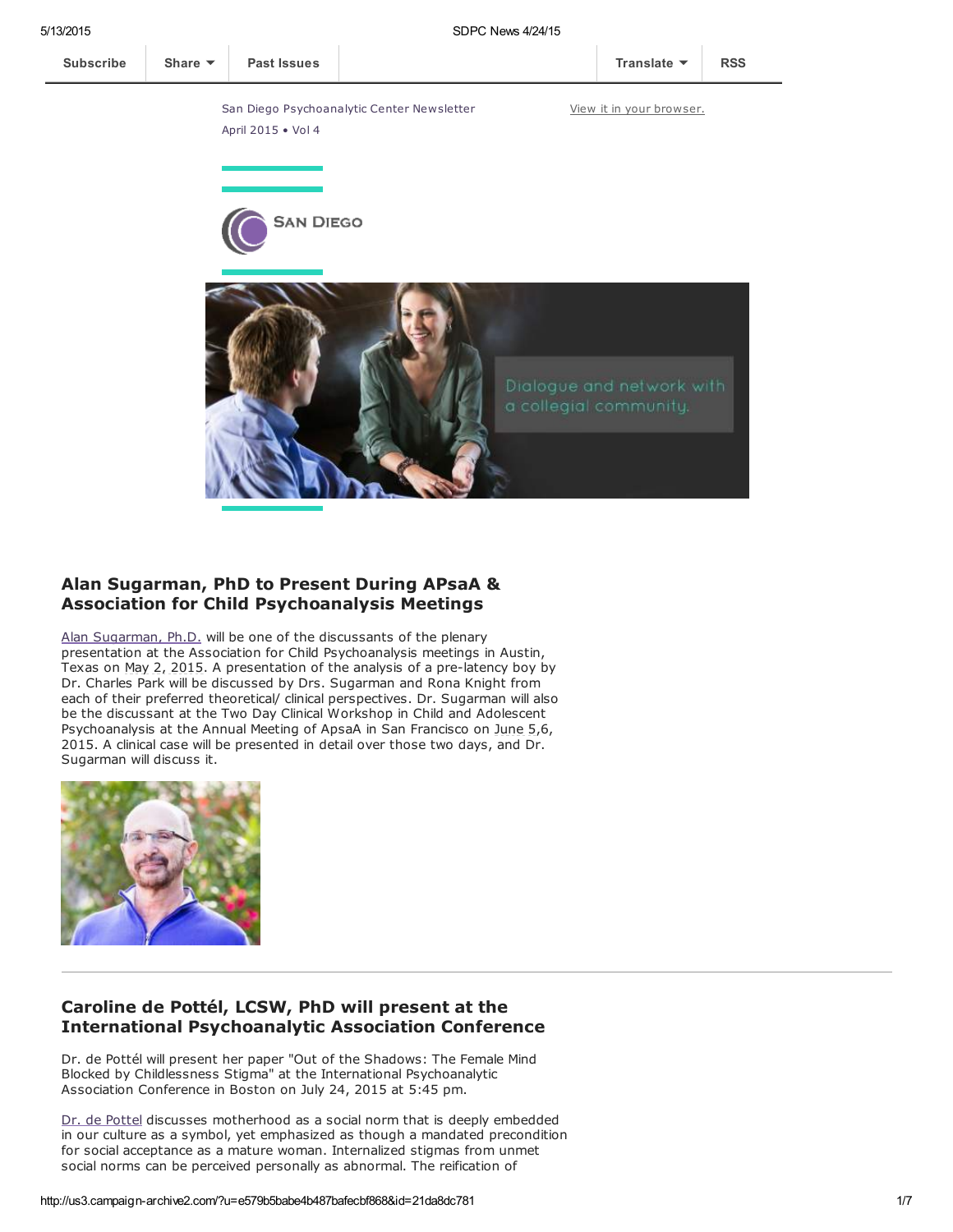motherhood remains a barrier to the transformation of childlessness into metaphoric usage both culturally and within the psychoanalytic literature. The author illustrates a female case where this metaphoric transition takes place.



SDPC Gala Fundraiser honoring Calvin [Colarusso,](http://www.sdpsychoanalyticcenter.org/members/profiles/20#profile-main) MD will be held on Saturday, 11/14/15

Please save the date. Invitations will follow shortly.

Calvin Colarusso, M.D.



## Donate to SDPC Through [Amazon](http://www.sdpsychoanalyticcenter.org/node/395#overlay-context=node/395) Smile

[AmazonSmile](http://smile.amazon.com/about) is a simple and automatic way for you to support SDPC every time you shop, at no cost to you. Amazon will donate 0.5% of the price of each purchase you make through AmazonSmile to SDPC. Sign up now and specify San Diego Psychoanalytic Center as the organization of your choice.

# SDPC Educational Events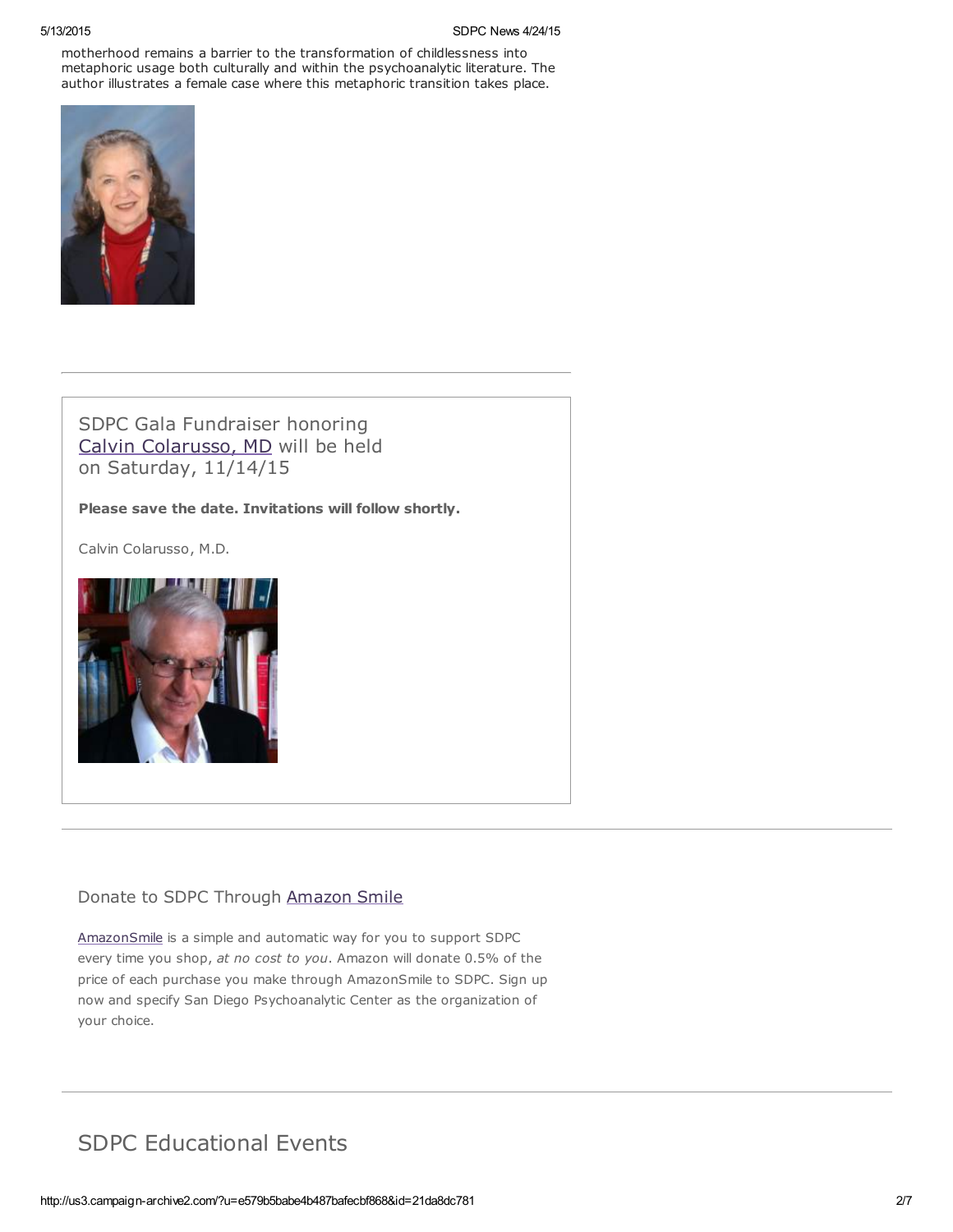#### Last Extension Event Until Fall 2015!

### Couples Therapy: A Psychoanalytic Systems Model

Faculty Presenters: Felise Levine, Ph.D. and Sheila Sharpe, Ph.D., discussant

When: Friday, May 8, 2015, 7:30-9:30 p.m. (7:00 – registration/wine and cheese)

Where: SDPC - 4455 Morena Blvd., Ste. 202 San Diego 92122

Fees: Psychoanalytic & Psychotherapy Members: free, Non- Members: \$25, Students: \$15, (Student Members receive 40% off Student fee, Associate Members receive 15% off non-member fee, & Friend Members receive 15% Non-Member fee)

#### CEUs: 2 hours

This clinical presentation will focus on a couple in treatment using a psychoanalytic systems theory framework. Transferencecountertransference, unconscious contracts, complementarity, and competitiveness will be among the themes discussed.

Felise B. Levine, Ph.D., is a licensed psychologist, a psychoanalyst, and a family/couples therapist in private practice in La Jolla. She is co-author, with James L. Framo and Timothy T. Weber, of the book Coming Home Again: A Family-of-Origin Consultation. She is past president of the San Diego Psychological Association and serves on the faculty of the Psychoanalytic Psychotherapy Program at SDPC.

Sheila A. Sharpe, Ph.D., specializes in treating couples and individuals in private practice in La Jolla, California. She is the author of the book The Ways We Love: A Developmental Approach to Treating Couples (Guilford Press, 2000) and has published several articles on couples therapy. She is on the faculty of the San Diego Psychoanalytic Center and teaches in the Psychoanalytic Psychotherapy Program.

Educational Objectives: At the end of this presentation, participants should be able to:

- 1. Define psychoanalytic systems couples therapy.
- 2. Identify three basic tenets of psychoanalytic systems couples therapy.
- 3. Discuss the role of counter-transference in treating couples.
- 4. Describe the unique aspects of transference in treating couples.

5. Discuss the impact of cultural identification in psychoanalytic couples therapy.

RSVP now through April 24th and receive \$10 off the registration fee: [sdpc.michelle@gmail.com](mailto:sdpc.michelle@gmail.com)

See more upcoming educational events [here.](http://www.sdpsychoanalyticcenter.org/community-connections/upcoming-events)

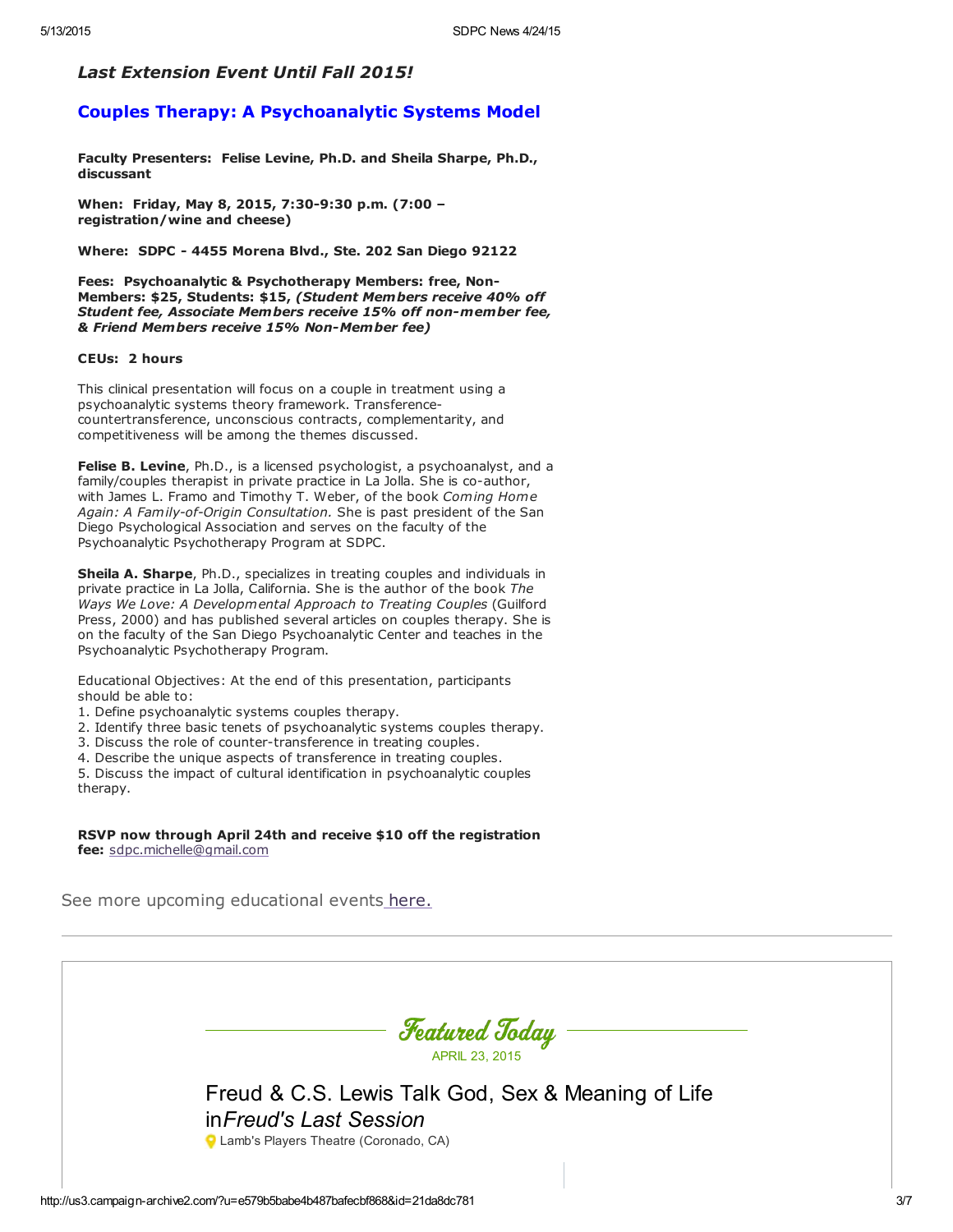5/13/2015 SDPC News 4/24/15



Imagine being a fly on the wall and taking in a heated conversation between Dr. Sigmund Freud, the devoutly atheist father of psychoanalysis, and philosophical Christian writerprofessor C.S. Lewis, author of The Chronicles of Narnia, on the same day that England enters into World War II. Well, if your synapses just started sparking off at the thought of such a stimulating debate, you're in luck — Freud's Last Session brings precisely that imagined encounter to vivid life on the stage of Lamb's Players Theatre. This spirited and critically acclaimed off-Broadway play by Mark St. Germain (The God Committee) finds these two intellectual giants confronting each other over their beliefs concerning love, sex, death and the existence of God. The result is a profound, touching and surprisingly humorous play about two renowned thinkers who spent their lives boldly exploring the depths of life's most significant questions.

To Purchase Tickets: <http://www.lambsplayers.org/cal.php>

## Call for Papers - June APsaA Meetings

Dear Members,

This is a call for submissions for the January 2016 National Meeting taking place from January 13 – 17, 2016 at the Waldorf Astoria Hotel in New York.

The deadline for proposals for Scientific Papers, Discussion Groups and Symposia is Friday, May 22<sup>nd</sup> . Please note, if you have an already existing discussion group, you do not need to submit a proposal. This is a call for proposals for new discussion groups only.

Click [here](http://www.apsa.org/submission-guidelines) to visit the meetings page for submission guidelines.

The Scientific Program for the January 2016 Meeting promises to be full of exciting sessions. This is your opportunity to be part of it!

Carolyn Gatto Scientific Program and Meetings Director

The American Psychoanalytic Association | 309 East 49<sup>th</sup> St., New York, NY 10017 [212-752-0450](tel:212-752-0450%20ext.%2020) ext. 20 | [apsa.org](http://www.apsa.org/) | fax [212-593-0571](tel:212-593-0571)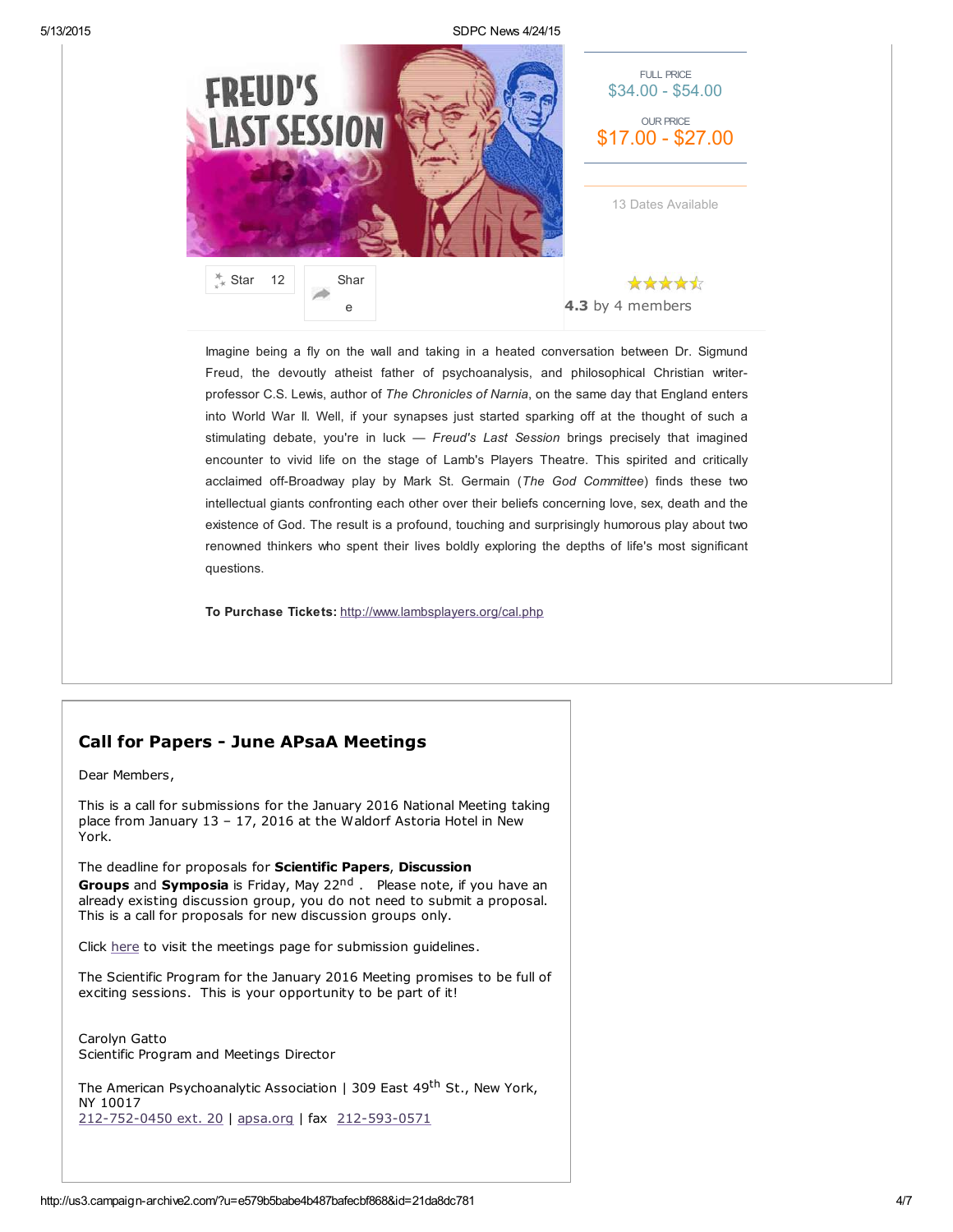

# The San Diego Psychoanalytic Center

is dedicated to promoting the relevance and vitality of psychotherapy and psychoanalysis

Advanced Training Innovative, inspiring and individualized education

#### Continuing Education

Educational events for mental health professionals and the public about psychoanalytic thinking and clinical applications in diverse settings

Mentoring

Fellowship for mental health trainees early-career therapists

Community Involvement Connections with mental health

#### Referral Service

Referrals for psychoanalysis and psychoanalytic psychotherapy for adults, adolescents and children in the San Diego area (619-615-8428)

Events and Celebrations Upcoming event: Spring celebration to honor new grads

Collegial Connections Community of supportive, experienced, and dedicated psychoanalytic therapists

Practice Promotion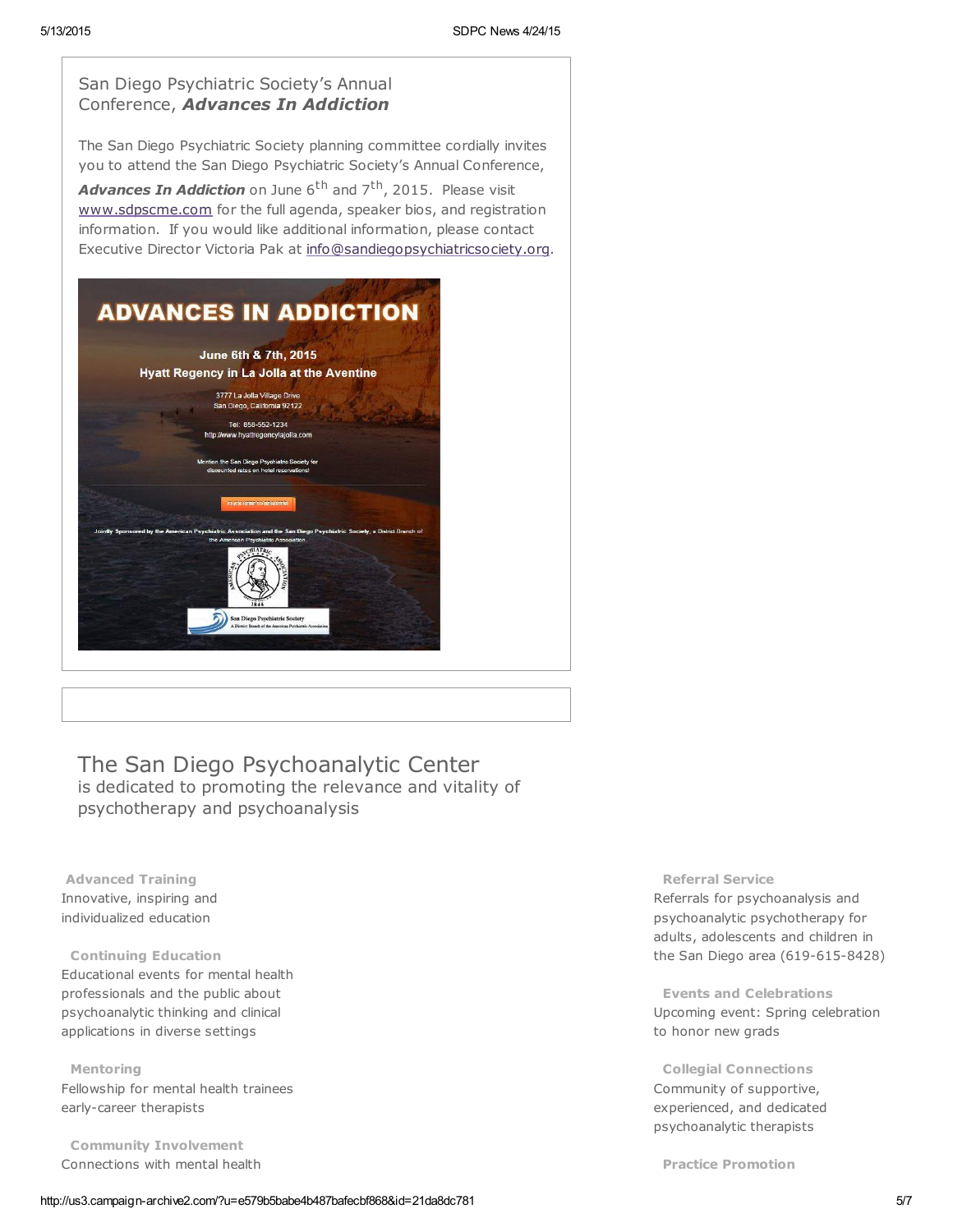professionals, academic institutions, and professional societies

Support in building your therapy practice

## Services Offered By SDPC Members

Please send your Announcements to: sdpc.michelle@gmail.com

# SDPC Member Classifieds

Please send your Announcements to: sdpc.michelle@gmail.com

REMINDER: Please send all future announcements/event advertisements to Ms. Michelle Spencer at: sdpc.michelle@gmail.com. They will be included in the next volume of the SDPC weekly newsletter.

## Please Donate to SDPC Through [Amazon](http://www.sdpsychoanalyticcenter.org/node/395#overlay-context=node/395) Smile

[AmazonSmile](http://smile.amazon.com/about) is a simple and automatic way for you to support SDPC every time you shop, at no cost to you.

Amazon will donate 0.5% of the price of each purchase you make through AmazonSmile to SDPC.

Sign up now and specify San Diego Psychoanalytic Center as the organization of your choice.